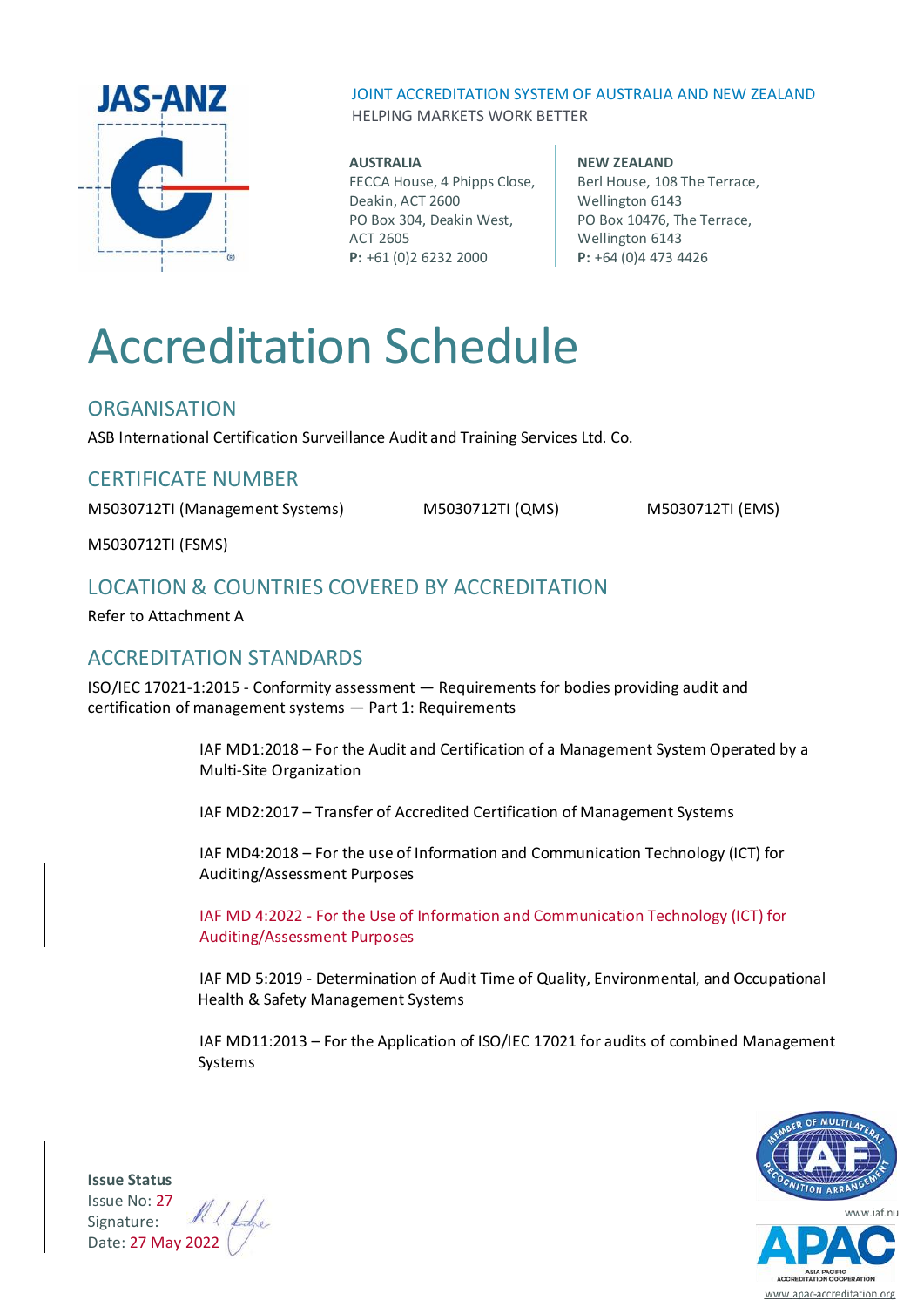# SCOPE OF ACCREDITATION

# MANAGEMENT SYSTEMS SCHEMES

#### 1. Food Safety Management Systems Scheme (FSMS)

#### Scheme requirements

ISO/TS 22003:2013 - Food safety management systems - Requirements for bodies providing audit and certification of food safety management systems

#### Certification standard

- ISO 22000:2018 Food safety management systems Requirements for any organization in the food chain
- ISO/TS 22003:2013 Table A.1 Food chain categories: All categories.

| <b>Category</b>          | <b>Category Description</b>                         |
|--------------------------|-----------------------------------------------------|
| C                        | <b>Food Manufacturing</b>                           |
| D                        | <b>Animal Feed Production</b>                       |
| E                        | Catering                                            |
| F                        | Distribution                                        |
| G                        | Provision of Transport and Storage Services         |
| H                        | Services                                            |
|                          | Production of Food Packaging and Packaging Material |
| $\overline{\phantom{a}}$ | Equipment manufacturing                             |

#### 2. Quality Management Systems Scheme (QMS)

#### Scheme Requirements

ISO/IEC 17021-3:2017 - Conformity assessment -- Requirements for bodies providing audit and certification of management systems -- Part 3: Competence requirements for auditing and certification of quality management systems.

#### Certification Standard

ISO 9001:2015 – Quality management systems – Requirements

**ASB Page 2 of 8** Signature: Date: 27 May 2022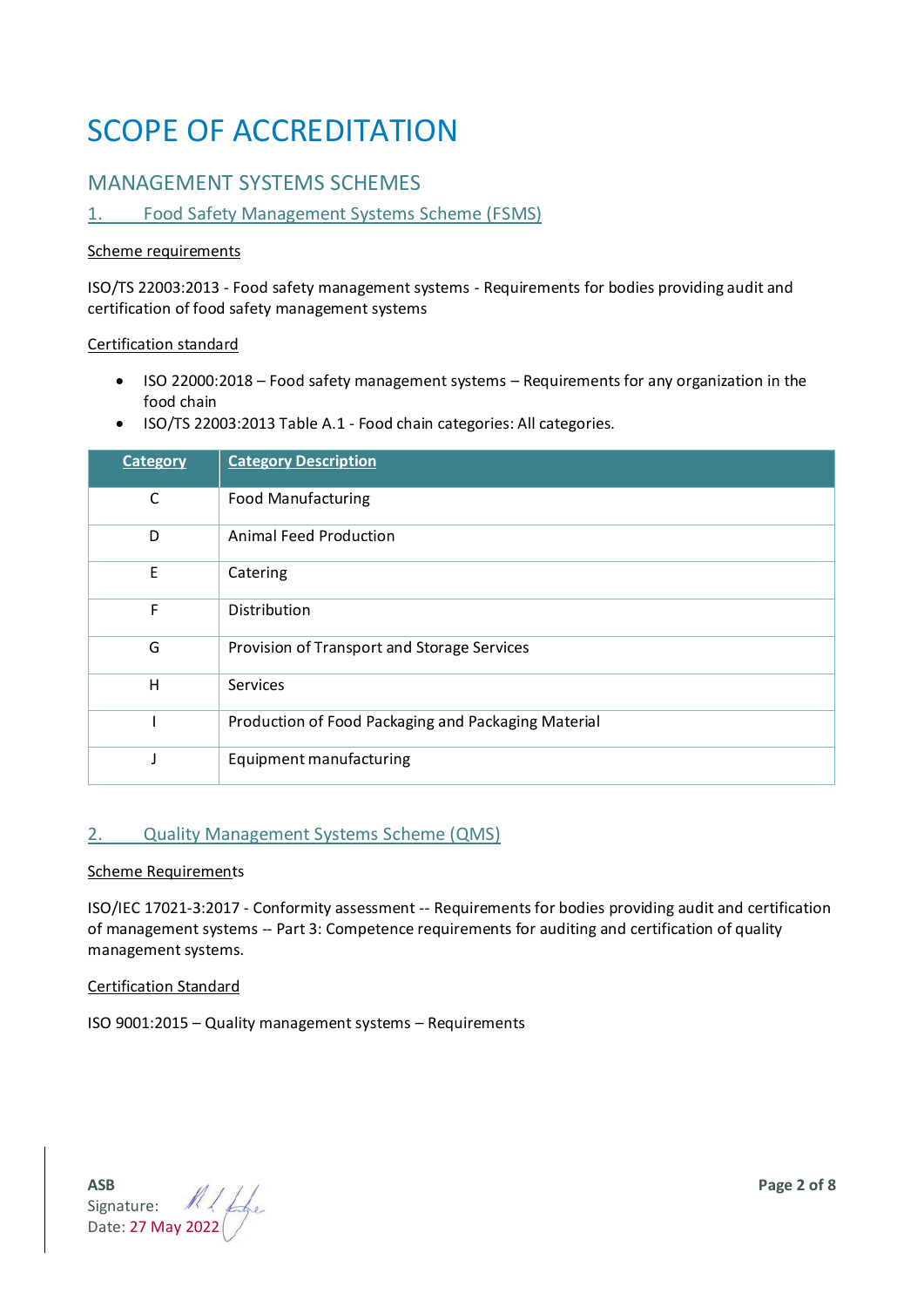#### 3. Environmental Management Systems Scheme (EMS)

#### Scheme Requirements

ISO/IEC 17021-2:2016 - Conformity assessment - Requirements for bodies providing audit and certification of management systems - Part 2: Competence requirements for auditing and certification of environmental management systems**.**

#### Certification Standard

ISO 14001:2015 – Environmental management systems – Requirements with guidance for use.

**ASB Page 3 of 8** Signature: Date: 27 May 2022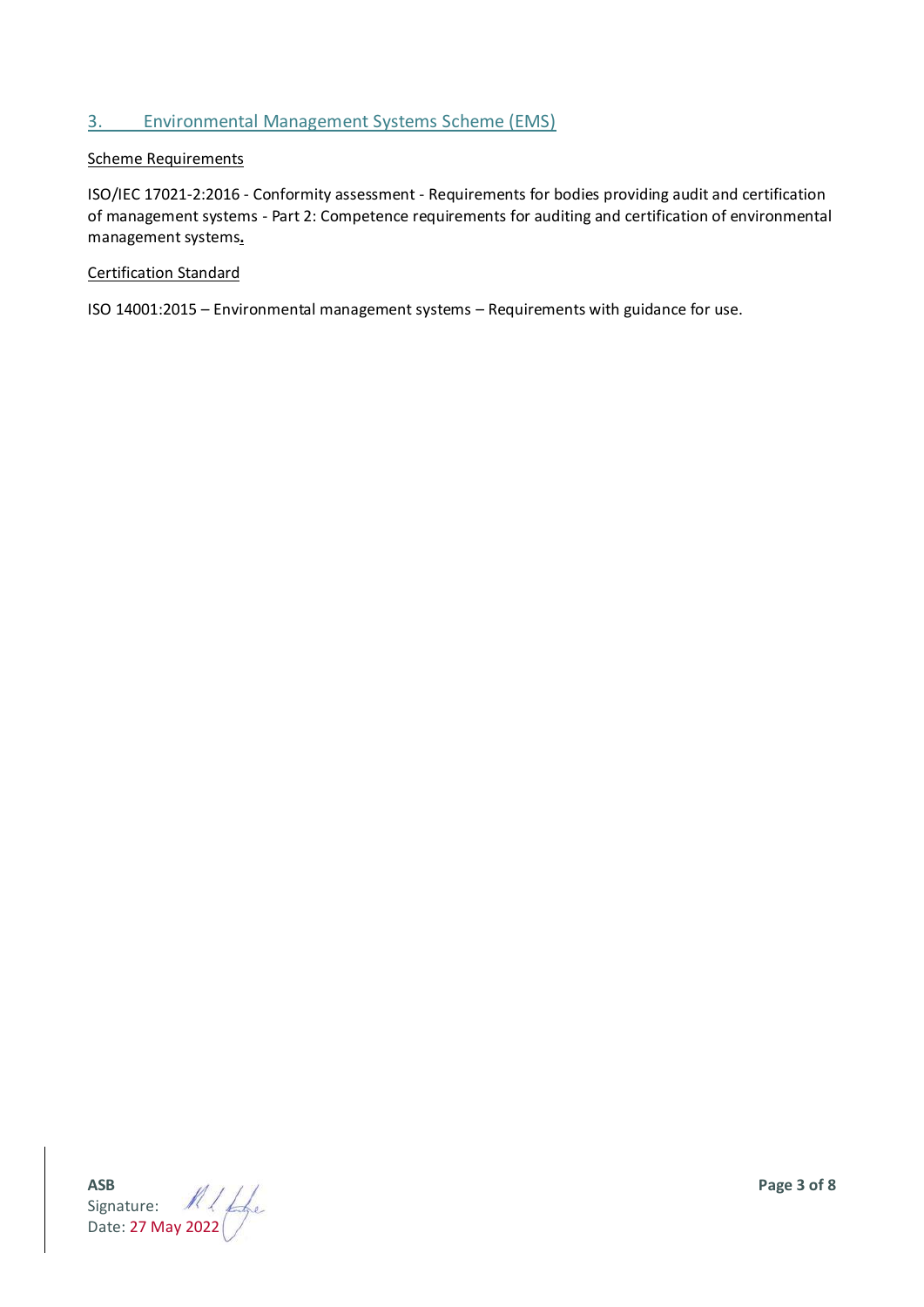| <b>ANZSIC Codes 2006</b>                                   | <b>QMS</b>                | <b>EMS</b>         |
|------------------------------------------------------------|---------------------------|--------------------|
| 01 Agriculture                                             | X                         | X                  |
| 02 Aquaculture                                             | X                         | X                  |
| 03 Forestry and Logging                                    | $\boldsymbol{\mathsf{x}}$ | $\boldsymbol{X}$   |
| 04 Fishing, Hunting and Trapping                           | X                         | X                  |
| 05 Agriculture, Forestry and Fishing Support Services      | X                         | $\boldsymbol{X}$   |
| 06 Coal Mining                                             | X                         | X                  |
| 07 Oil and Gas Extraction                                  | X                         | $\boldsymbol{X}$   |
| 08 Metal Ore Mining                                        | X                         | X                  |
| 09 Non-Metallic Mineral Mining and Quarrying               | X                         | $\boldsymbol{X}$   |
| 10 Exploration and Other Mining Support Services           | X                         | X                  |
| <b>11 Food Product Manufacturing</b>                       | X                         | X                  |
| 12 Beverage and Tobacco Product Manufacturing              | X                         | X                  |
| 13 Textile, Leather, Clothing and Footwear Manufacturing   | X                         | $\mathbf{x}$       |
| <b>14 Wood Product Manufacturing</b>                       | X                         | X                  |
| 15 Pulp, Paper and Converted Paper Product Manufacturing   | $\mathsf{X}$              | X                  |
| 16 Printing (including the Reproduction of Recorded Media) | X                         | $\pmb{\mathsf{X}}$ |
| 17 Petroleum and Coal Product Manufacturing                | X                         | $\boldsymbol{x}$   |
| 18 Basic Chemical and Chemical Product Manufacturing       | X                         | $\pmb{\mathsf{X}}$ |
| 19 Polymer Product and Rubber Product Manufacturing        | $\boldsymbol{X}$          | $\boldsymbol{x}$   |
| 20 Non-Metallic Mineral Product Manufacturing              | X                         | X                  |
| 21 Primary Metal and Metal Product Manufacturing           | X                         | X                  |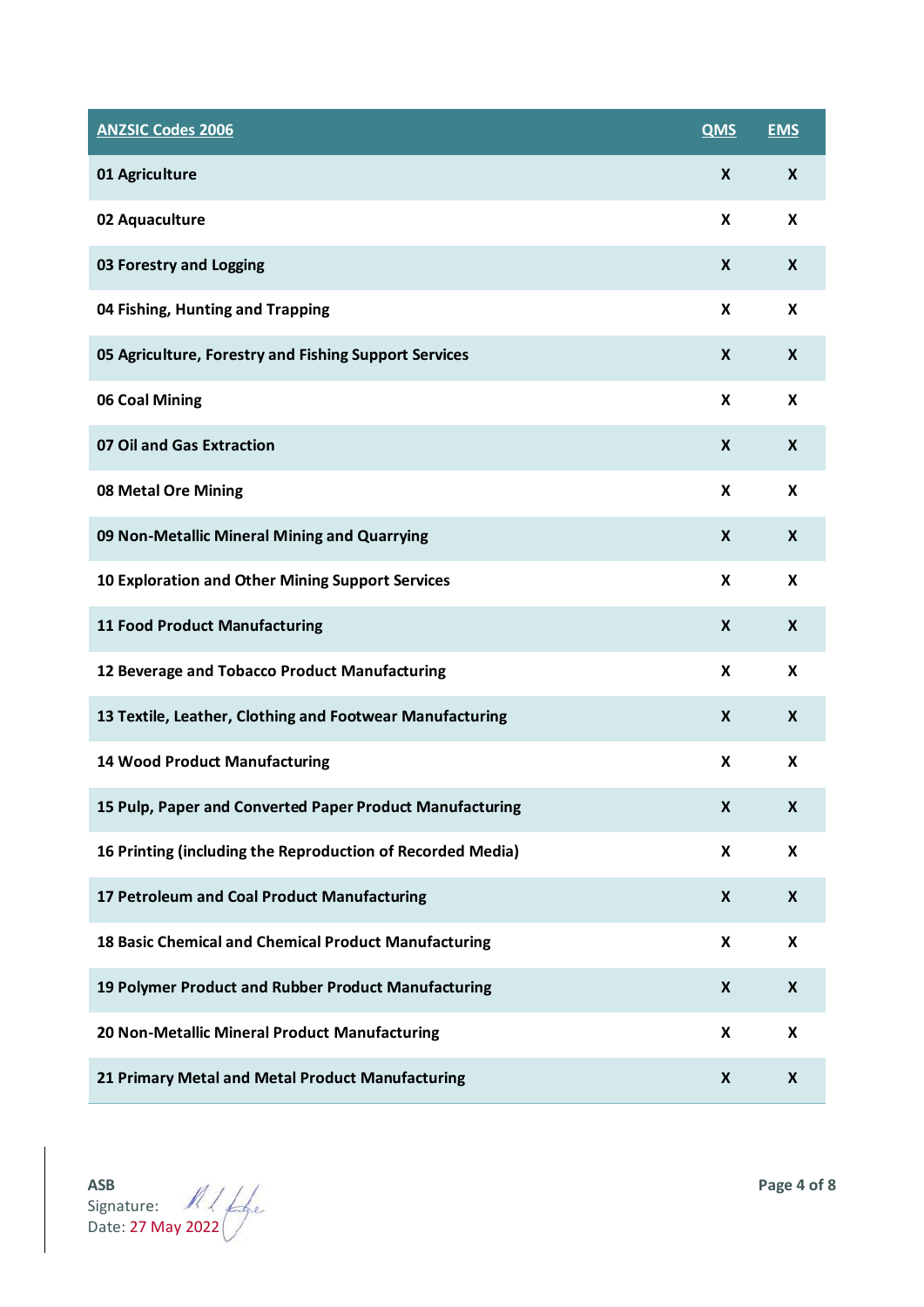| <b>ANZSIC Codes 2006</b>                             | <b>QMS</b>                | <b>EMS</b>                |
|------------------------------------------------------|---------------------------|---------------------------|
| 22 Fabricated Metal Product Manufacturing            | X                         | X                         |
| 23 Transport Equipment Manufacturing                 | X                         | $\boldsymbol{X}$          |
| 24 Machinery and Equipment Manufacturing             | X                         | X                         |
| 25 Furniture and Other Manufacturing                 | X                         | X                         |
| <b>26 Electricity Supply</b>                         | X                         | X                         |
| 27 Gas Supply                                        | $\boldsymbol{X}$          | $\mathbf{x}$              |
| 28 Water Supply, Sewerage and Drainage Services      | $\boldsymbol{\mathsf{x}}$ | X                         |
| 29 Waste Collection, Treatment and Disposal Services | X                         | $\mathbf{x}$              |
| <b>30 Building Construction</b>                      | X                         | X                         |
| 31 Heavy and Civil Engineering Construction          | $\boldsymbol{\mathsf{x}}$ | $\boldsymbol{X}$          |
| <b>32 Construction Services</b>                      | X                         | X                         |
| <b>33 Basic Material Wholesaling</b>                 | X                         | $\boldsymbol{x}$          |
| 34 Machinery and Equipment Wholesaling               | X                         | X                         |
| 35 Motor Vehicle and Motor Vehicle Parts Wholesaling | $\boldsymbol{\mathsf{x}}$ | $\boldsymbol{X}$          |
| 36 Grocery, Liquor and Tobacco Product Wholesaling   | X                         | X                         |
| 37 Other Goods Wholesaling                           | X                         | $\pmb{\mathsf{X}}$        |
| <b>38 Commission-Based Wholesaling</b>               | X                         | X                         |
| 39 Motor Vehicle and Motor Vehicle Parts Retailing   | $\boldsymbol{\mathsf{X}}$ | $\boldsymbol{x}$          |
| <b>40 Fuel Retailing</b>                             | X                         | $\boldsymbol{\mathsf{X}}$ |
| <b>41 Food Retailing</b>                             | X                         | $\boldsymbol{x}$          |
| 42 Other Store-Based Retailing                       | X                         | X                         |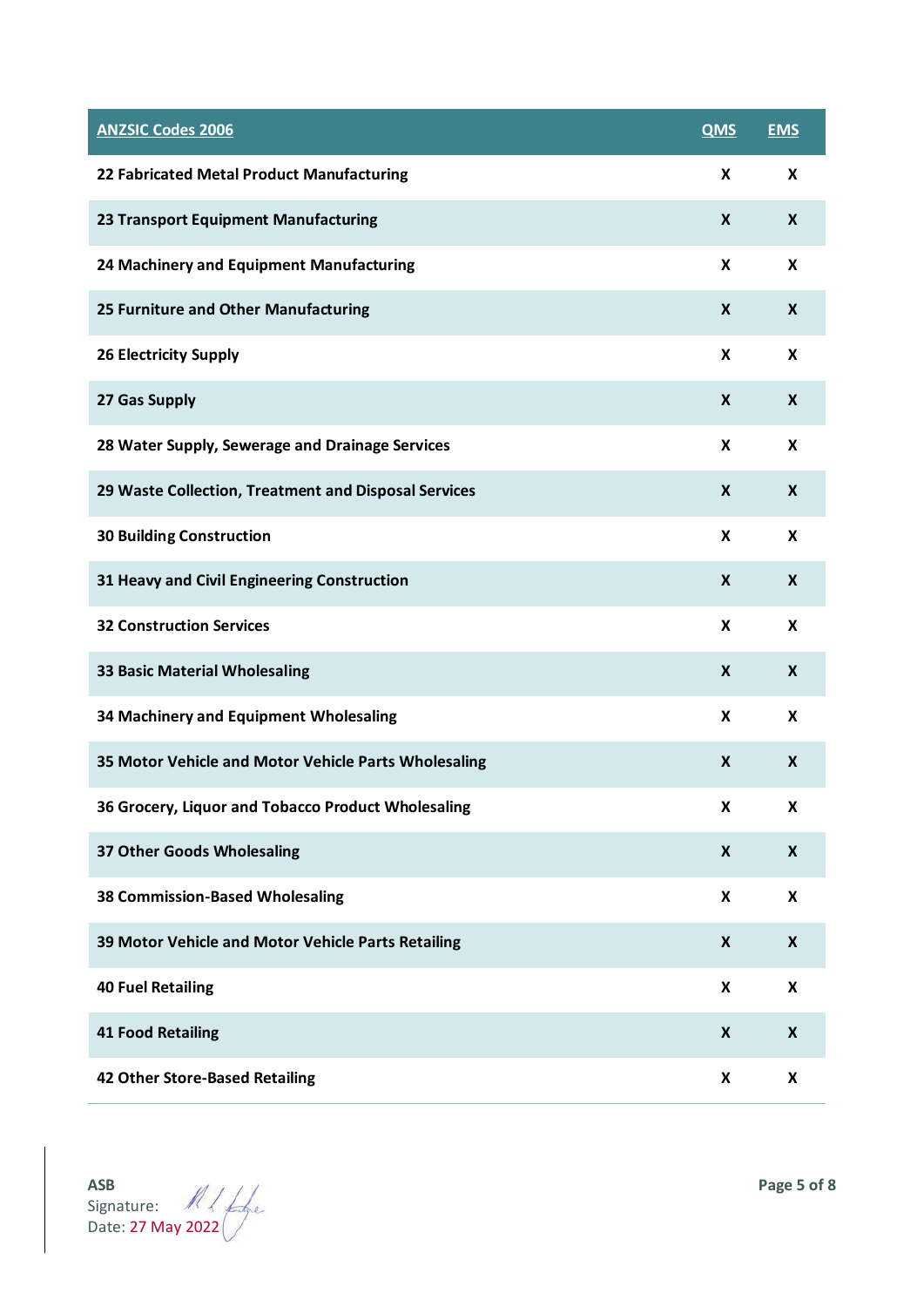| <b>ANZSIC Codes 2006</b>                                                       | <b>QMS</b>                | <b>EMS</b>                |
|--------------------------------------------------------------------------------|---------------------------|---------------------------|
| 43 Non-Store Retailing and Retail Commission-Based Buying and/or Selling       | X                         | X                         |
| <b>44 Accommodation</b>                                                        | X                         | X                         |
| 45 Food and Beverage Services                                                  | X                         | $\boldsymbol{X}$          |
| <b>46 Road Transport</b>                                                       | X                         | X                         |
| 49 Air and Space Transport                                                     | X                         | X                         |
| <b>50 Other Transport</b>                                                      | X                         | X                         |
| 51 Postal and Courier Pick-Up and Delivery Services                            | $\boldsymbol{X}$          | $\boldsymbol{\mathsf{X}}$ |
| <b>52 Transport Support Services</b>                                           | X                         | $\mathbf{x}$              |
| 53 Warehousing and Storage Services                                            | X                         | $\boldsymbol{X}$          |
| 54 Publishing (except Internet and Music Publishing)                           | X                         | X                         |
| 55 Motion Picture and Sound Recording Activities                               | X                         | $\mathbf{x}$              |
| 56 Broadcasting (except Internet)                                              | X                         | X                         |
| 57 Internet Publishing and Broadcasting                                        | X                         | $\boldsymbol{X}$          |
| <b>58 Telecommunications Services</b>                                          | X                         | X                         |
| 59 Internet Service Providers, Web Search Portals and Data Processing Services |                           | X                         |
| 60 Library and Other Information Services                                      | $\boldsymbol{\mathsf{x}}$ | $\boldsymbol{\mathsf{X}}$ |
| <b>62 Finance</b>                                                              | X                         | $\boldsymbol{X}$          |
| 63 Insurance and Superannuation Funds                                          | X                         | $\boldsymbol{\mathsf{X}}$ |
| 64 Auxiliary Finance and Insurance Services                                    | $\boldsymbol{X}$          | $\boldsymbol{X}$          |
| <b>66 Rental and Hiring Services</b>                                           | X                         | X                         |
| 67 Property Operators and Real Estate Services                                 | X                         | X                         |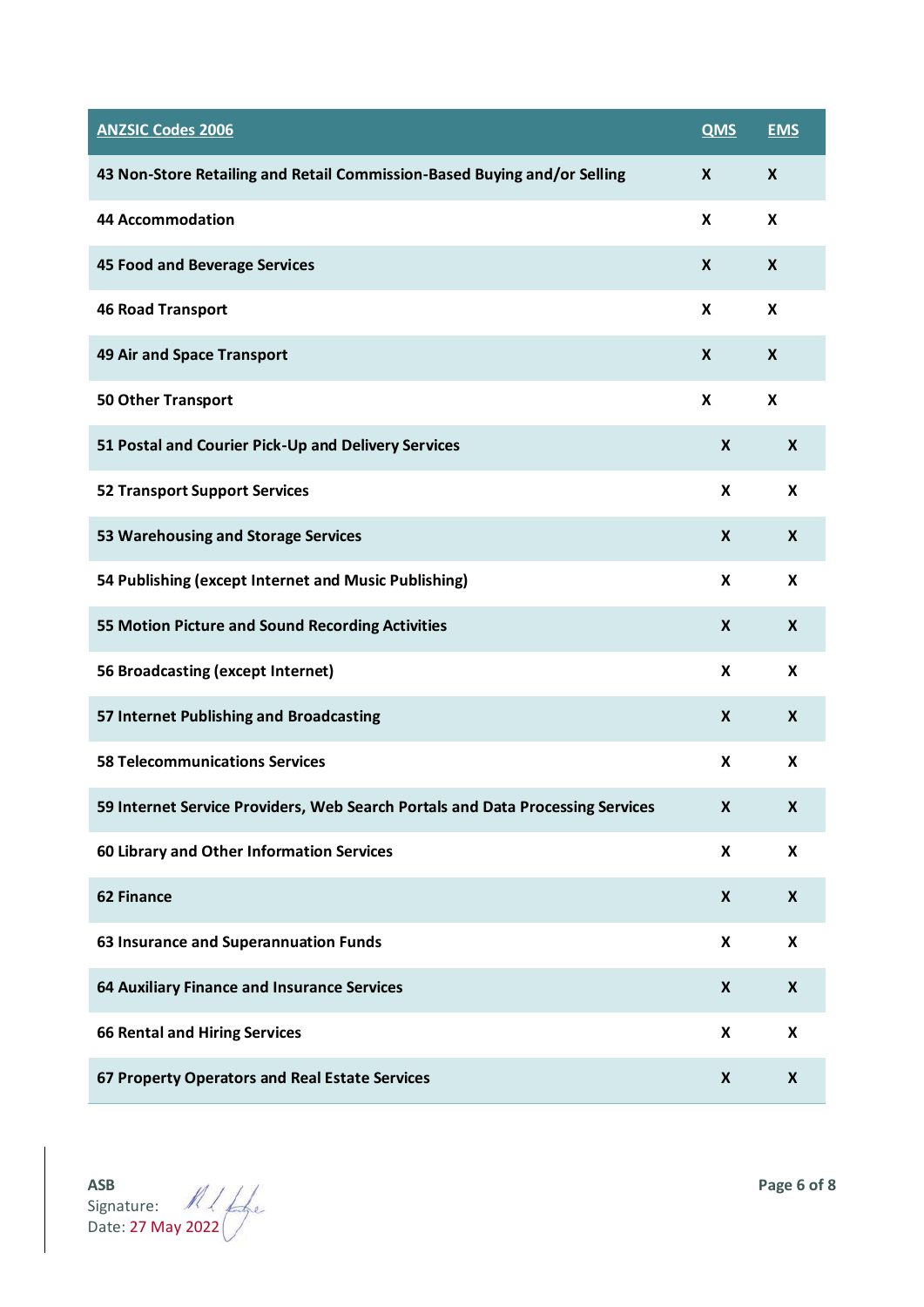| <b>ANZSIC Codes 2006</b>                                                                                                         | <b>QMS</b>                | <b>EMS</b>                |
|----------------------------------------------------------------------------------------------------------------------------------|---------------------------|---------------------------|
| 69 Professional, Scientific and Technical Services                                                                               | X                         | X                         |
| 70 Computer System Design and Related Services                                                                                   |                           | $\mathbf{x}$              |
| <b>72 Administrative Services</b>                                                                                                | X                         | X                         |
| 73 Building Cleaning, Pest Control and Other Support Services                                                                    | X                         | X                         |
| <b>75 Public Administration</b>                                                                                                  | X                         | X                         |
| 76 Defence                                                                                                                       | $\mathbf{x}$              | $\mathbf{x}$              |
| 77 Public Order, Safety and Regulatory Services                                                                                  | X                         | X                         |
| 80 Preschool and School Education                                                                                                | $\mathbf{x}$              | $\boldsymbol{X}$          |
| <b>81 Tertiary Education</b>                                                                                                     | X                         | X                         |
| 82 Adult, Community and Other Education                                                                                          | $\boldsymbol{x}$          | $\boldsymbol{X}$          |
| <b>84 Hospitals</b>                                                                                                              | X                         | X                         |
| 85 Medical and Other Health Care Services                                                                                        | X                         | X                         |
| <b>86 Residential Care Services</b>                                                                                              | X                         | X                         |
| <b>87 Social Assistance Services</b>                                                                                             | $\boldsymbol{\mathsf{x}}$ | $\boldsymbol{\mathsf{X}}$ |
| <b>89 Heritage Activities</b>                                                                                                    | X                         | X                         |
| 90 Creative and Performing Arts Activities                                                                                       | $\boldsymbol{x}$          | $\boldsymbol{X}$          |
| 91 Sports and Recreation Activities                                                                                              | X                         | X                         |
| <b>92 Gambling Activities</b>                                                                                                    | X                         | X                         |
| 94 Repair and Maintenance                                                                                                        | X                         | X                         |
| 95 Personal and Other Services                                                                                                   | X                         | $\boldsymbol{X}$          |
| 96 Private Households Employing Staff and Undifferentiated Goods- and Service-<br>Producing Activities of Households for Own Use |                           | X                         |